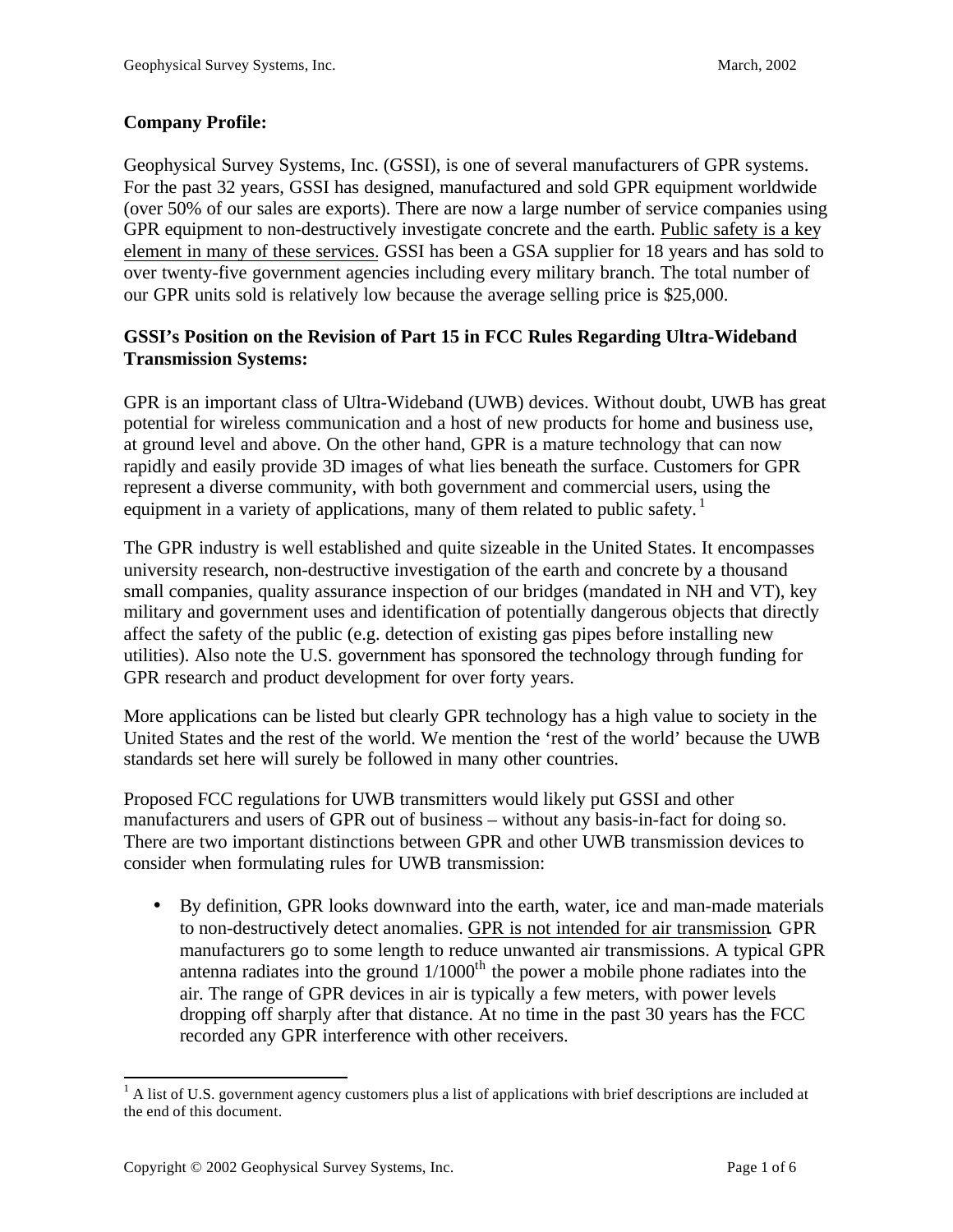• A primary issue behind rule changes concerns the protection of Global Positioning Satellite (GPS) system operations. GPR works well with GPS systems, as evidenced by the fact that for the past ten years GPR manufacturers have sold GPS systems that work in conjunction with their GPR systems.

There have been many responses submitted to the FCC in this matter. We were struck by the comments from Gary R. Olhoeft, PhD of the Colorado School of Mines (March 22, 2001) that support these distinctions and highlight a critical consideration in terms of public safety, particularly in light of last September's events:

The "Recommendations ... ignore the operational and public health and safety realities of deploying such devices, especially in times of emergency response to earthquake, flood, contaminant release, utility disruption, landslide, avalanche, oil spill, building collapse, terrorist attack, mine rescue, and other manmade and natural disasters."

We propose that the FCC treat GPR differently from other UWB devices – because GPR is different from all other forms of wireless communication. Surely reasonable regulatory requirements can be developed which will allow for the development and use of new wireless UWB devices, while protecting current users of the spectrum and enabling the continued growth of the GPR industry.

Specifically, we propose that GPR be considered as a unintentional transmitter in air; therefore, it must conform to the existing emission limits of FCC Rules, Part 15 Class B. Testing should take place on concrete or sand to approximate operating conditions and operator licensing should not be required. GPR manufacturers should be required to provide a certification of compliance from an independent testing laboratory.

In the meantime, the GPR industry and FCC could coordinate an independent testing program to monitor emissions under various operating conditions and ensure there is no GPR interference in the frequency spectrum as new GPR devices are developed.

Otherwise, it would seem quite unreasonable and unjustified to put GPR in a regulatory stranglehold causing GPR manufacturers and users to lose their businesses…and the public to lose an essential, proven tool to assure its safety.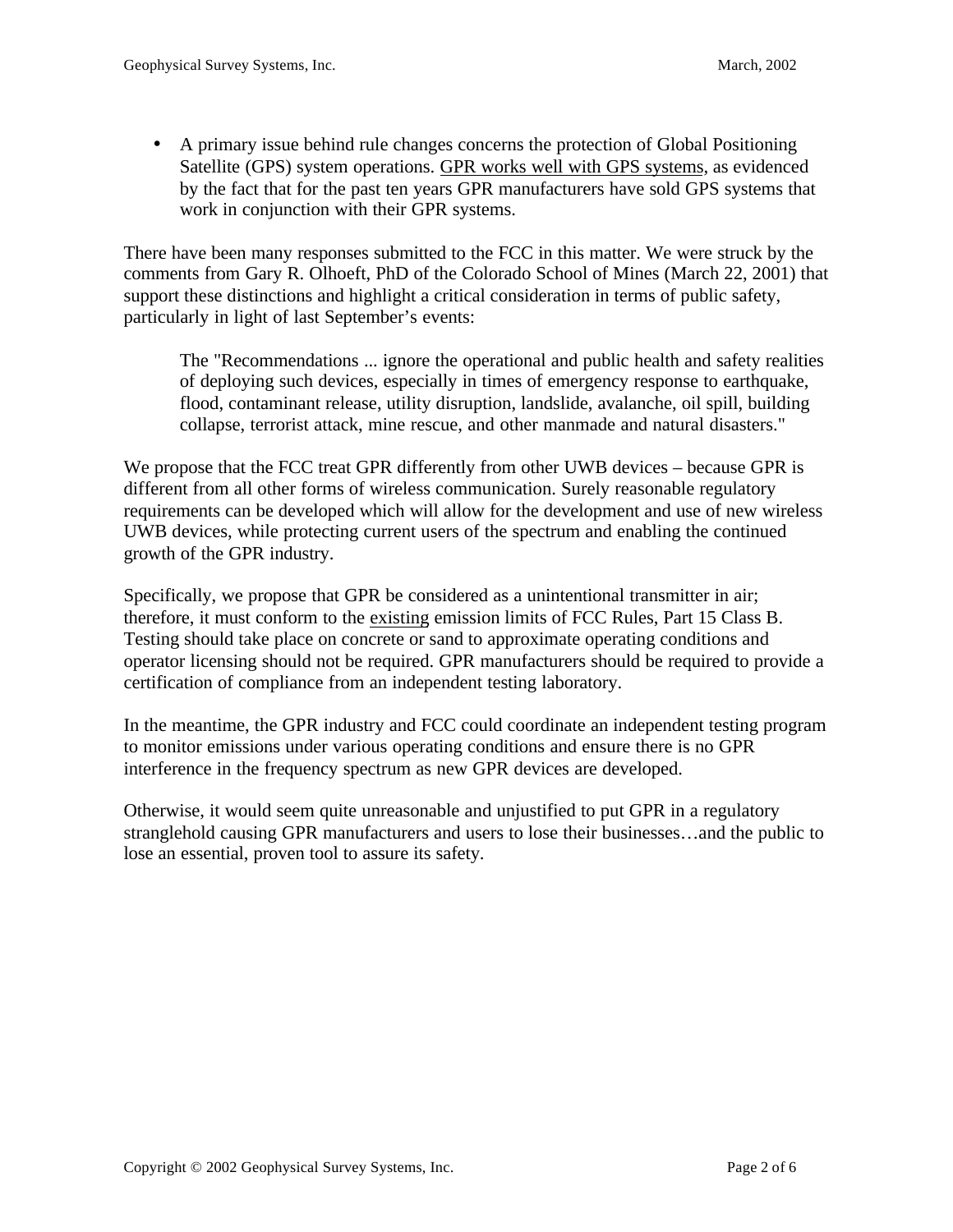# **APPLICATIONS FOR GPR**

**ROAD AND BRIDGE:** GPR is being specified to perform large-scale road and bridge surveys to assess asphalt thickness as well as deterioration of the country's aging infrastructure. Because GPR is a rapid, non-destructive technique, evaluation is faster, less expensive and does not interfere with traffic.

**UTILITIES:** GPR is the only non-destructive technology that can identify non-metallic subsurface as well as metallic subsurface utilities. "Hits" into gas, water, sewer and fiber optic lines cause costly damage and present serious safety hazards to work crews and the public.

**CONCRETE STRUCTURES:** No other non-destructive technique can provide such a rapid and accurate assessment of the condition of concrete structures. GPR has been used to find voids under airport runways, corrosion in building and parking structures and damage in historic monuments. GPS detects "clear spots" for drilling between rebar, post-tension cables and other conduits embedded in concrete.

**NUCLEAR PLANT CONSTRUCTION:** GPR has been used to precisely locate rebar in plant walls and floors prior to any drilling or other penetration. Use of GPR has prevented accidental borings into live electrical conduits or rebars in concrete that could compromise the integrity of the construction. A special GPR system will be designed for Chernobyl to locate highly radioactive material in the concrete containment structure.

**HAZARDOUS WASTE:** Over the past 20 years, GPR systems have become a standard tool to evaluate hazardous underground sites in preparation for cleanup. From the relatively simple requirements of locating buried drums, underground storage tanks and waste disposal trenches…to the more complex tasks of mapping underground contaminant plumes and landfill boundaries, GPR systems significantly reduce the cost and risks of cleanup.

**SECURITY AGENCIES:** GPR has successfully located fine wires and other objects in walls. Hidden ammunition caches have also been detected.

**LAW ENFORCEMENT:** The FBI and the RCMP, as well as local law enforcement agencies, have used GPR equipment to locate buried bodies. GPR has been used to locate tunnels under prison walls, drug tunnels between country borders and mass burial sites.

**ARCHAEOLOGY:** The use of GPR in archaeology provides an invaluable technique for noninvasively mapping the subsurface – an essential tool in Cultural Resource Management. GPR has been used at many well-known sites, including the Great Pyramids in Cairo, the cliffs where the Dead Sea Scrolls were found in Israel, the discovery of bones from the largest dinosaur, the Seismosaurus, as well as the Siberian tundra in locating the remains of the first fully intact Woolly Mammoth.

**RESEARCH:** Under subcontract to the Smithsonian Institute, GSSI is developing a GPR system to go on a future Rover mission to Mars. The primary purpose is to identify creek beds where remnants of prior life might be found.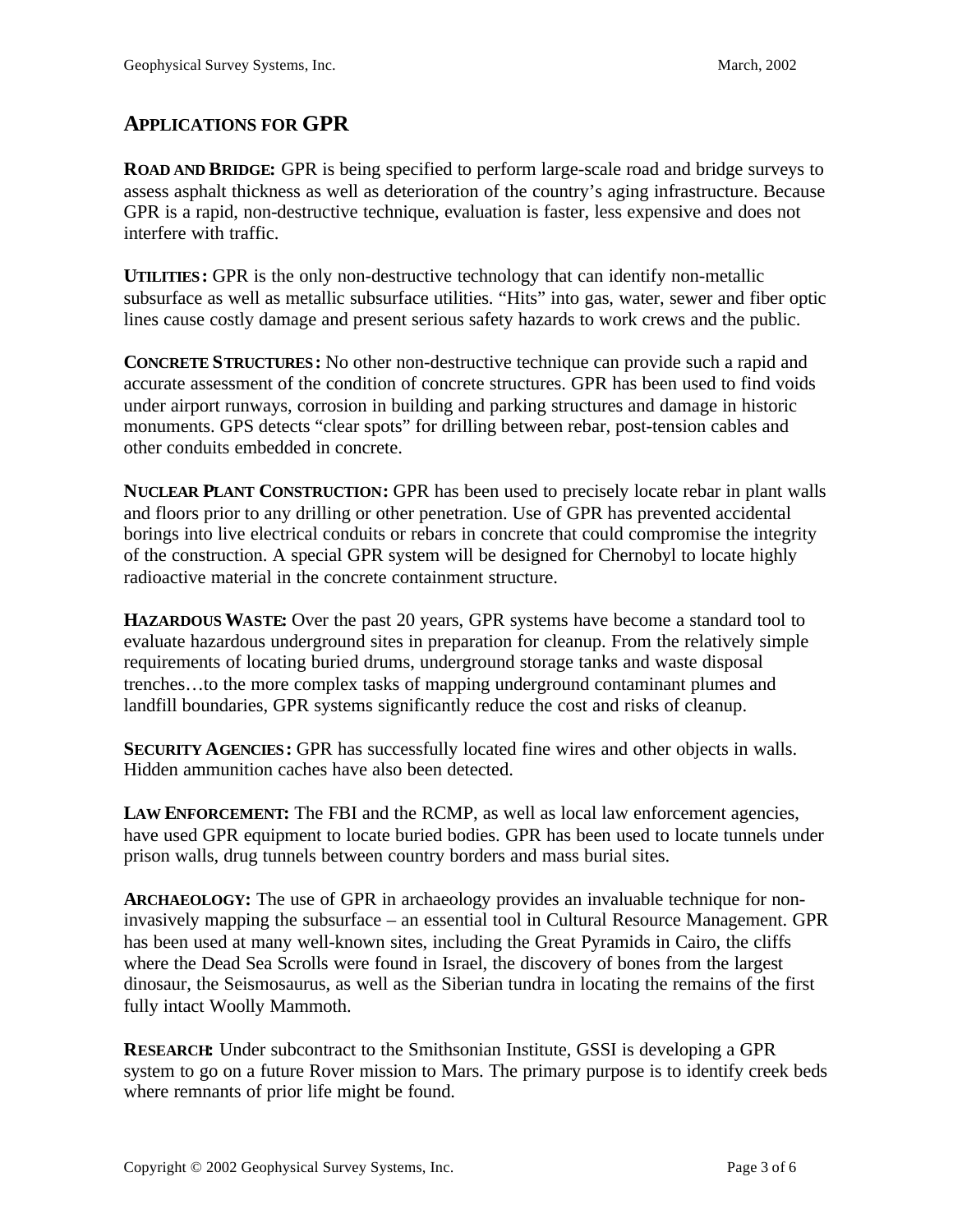### **PARTIAL LIST OF U.S. GOVERNMENT AGENCIES USING GSSI SYSTEMS**

### AIRFORCE:

*Andrews AFB, Fairchild AFB, Griffis AFB, Hanscom AFB, Hickham AFB, Hill AFB, K.I. Sawyer AFB, McCord AFB, Moody AFB, Mount Home AFB, Plattsburgh AFB, Tinker AFB, Tyndall AFB, Wheeler AFB,*

# ARMY:

*Ft. Meade, Ft. Belvoir*

### NAVY:

*NAS Jacksonville, NAS Pascagoula, NAS Norfolk, Naval Public Works Center San Diego.*

### MARINES:

*Marine Corps Air Station, Yuma.*

US Bureau of Mines US Bureau of Reclamation US Bureau of Standards US Coast Guard D.O.D. (Pentagon) USDA, Forest Service US Environmental Protection Agency FBI NSA US Geological Survey US Parks Department

NATIONAL LABORATORIES: *Los Alamos LLNA Sandia Oak Ridge Brookhaven*

US Corps of Engineers: *CRREL (Cold Regions Research and Engineering Laboratory), Tulsa, WES.*

Department of Energy: *Savannah River, Hanford, INEL, Oak Ridge*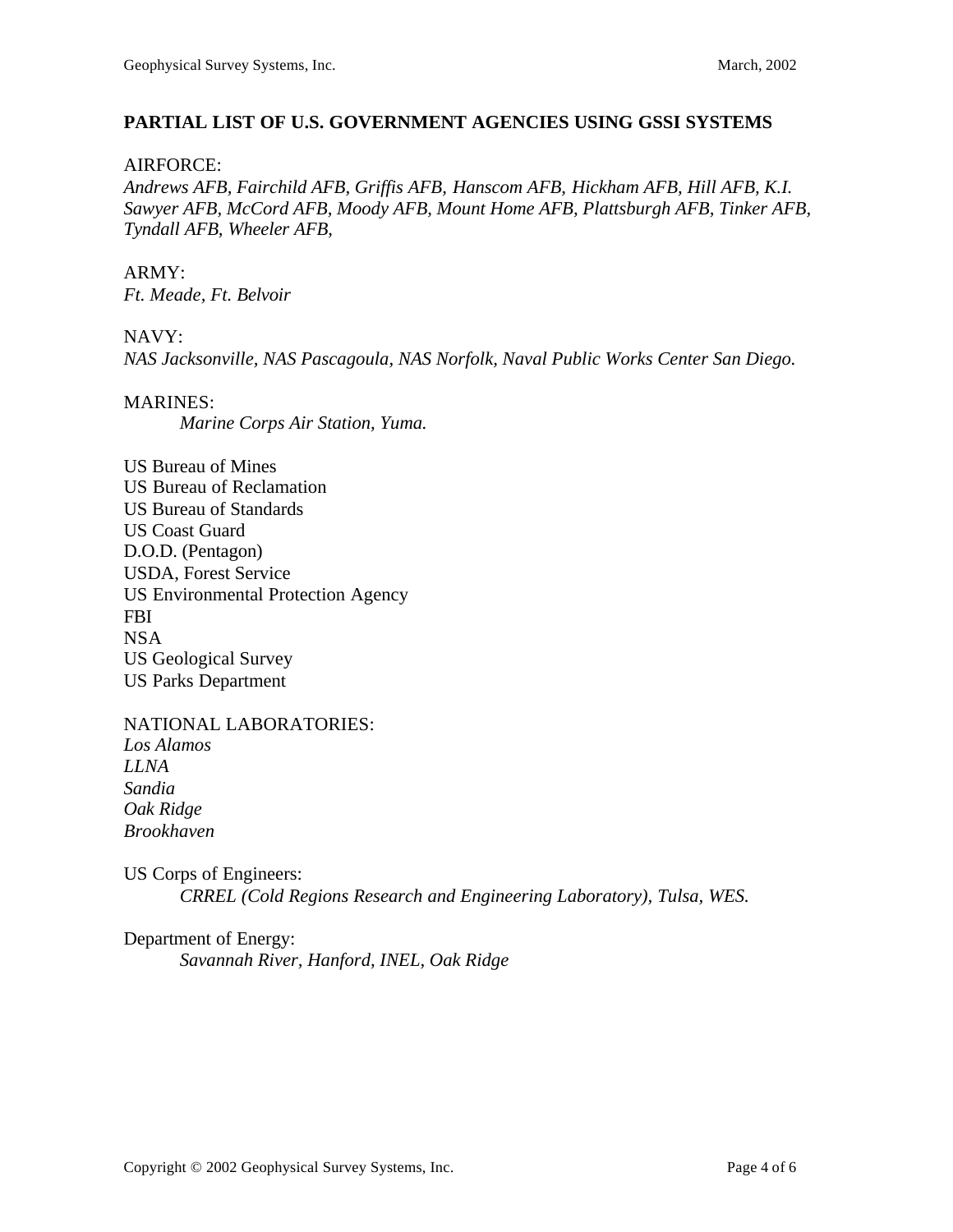#### **Ground Penetrating Radar (GPR) – Fact Sheet Geophysical Survey Systems, Inc. (GSSI)**

#### **GPR Facts**

GPR uses an Ultra wideband (UWB) transmitter

*GPR systems transmit into solids and liquids; ALL other UWB transmitters transmit into the air*

GPR works in the time domain and any air transmission is unintentional and unwanted

Total power transmitted is  $1/1000<sup>th</sup>$  that of a mobile phone

GPR technology enables non-destructive investigation of earth, concrete, ice and fresh water

No other technology for subsurface investigation can do what GPR does

*Many primary uses of GPR relate to public safety*

GPR and GPS systems are compatible as evidenced by their combined use for over ten years

Approximately 10 commercial GPR manufacturers in the world

Approximately 40 universities in the world teach or have GPR projects

Estimate 1,000 working systems in the US; another 1,200 working outside the US

GPR users are an Industry: trade shows, conventions, technical papers, government-sponsored projects for 20+ years

#### **FCC Rules**

Rules, Part 15, created in 1920's and 1930's for frequency domain transmitters to keep systems from interfering with each other

Rules did not contemplate UWB transmitters (time domain)

The FCC records indicate that GPR transmitters have never interfered with another receiver

UWB rules are now being written for the first time

Requirement for new rules coming from innovative UWB transmitters for consumer use in a new telecommunications market using air transmission

GPR antennas conform to emission limits Part 15 of the FCC rules (antenna exceptions can be fixed or deleted)

New UWB rules protect GPS frequency spectrum *beyond* reasonable limits, thereby eliminating GPR systems and an entire industry

#### **GSSI Facts**

Business started 1970, purchased by the Oyo Group, Tokyo, 1990

Developed and sold first commercial GPR systems in 1970

Average selling price \$25,000 per system (range \$13,000 to \$100,000)

A GSA supplier since 1984

Products sold in 50 countries and to over 30 government agencies in the U.S.

Some working systems are 10 to 15 years old, and still 'ticking'

*GPR and GPS are compatible* - GPR systems are sold with GPS systems without special modification